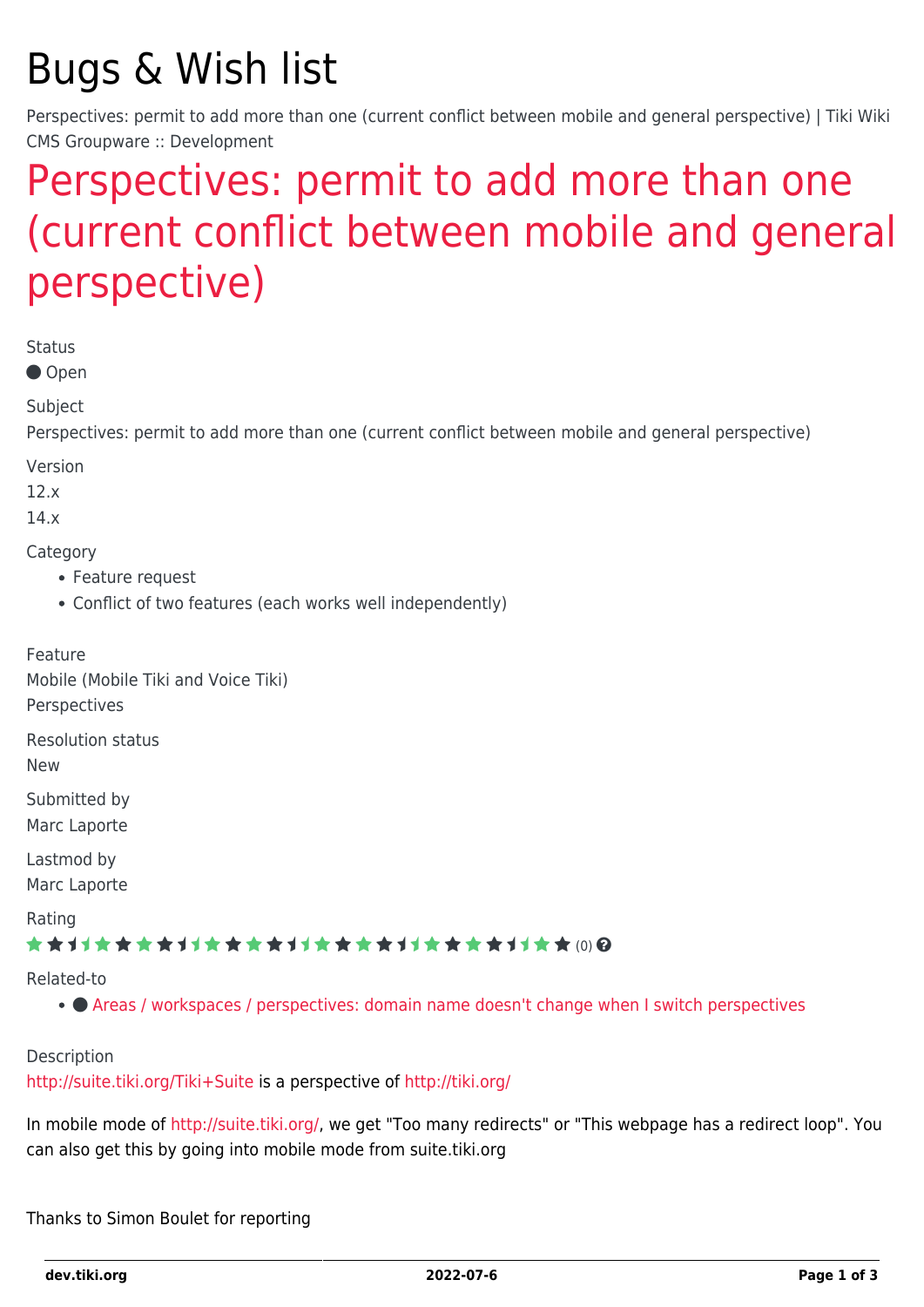| Importance<br>6                                                                   |
|-----------------------------------------------------------------------------------|
| Easy to solve?<br>7                                                               |
| Priority<br>42                                                                    |
| Demonstrate Bug (Tiki 19+)<br>Please demonstrate your bug on show 2. tikiwiki.org |
| Version: trunk <b>V</b> Create show2.tikiwiki.org instance                        |
| <b>Ticket ID</b>                                                                  |
| 5031                                                                              |
| Created<br>Wednesday 04 December, 2013 18:24:22 GMT-0000<br>by Marc Laporte       |

## **Comments**



### [Marc Laporte](https://dev.tiki.org/user11197) 04 Dec 13 18:38 GMT-0000

Turning off mobile perspective for that perspective? (Seems risky)



#### [Marc Laporte](https://dev.tiki.org/user11197) 12 Dec 13 16:41 GMT-0000

That worked for now so no urgency to fix, but a real solution would be nice for 13 or 14

Thanks!

## Attachments

| filename                     | created | hits | comment | version | filetype |  |
|------------------------------|---------|------|---------|---------|----------|--|
| No attachments for this item |         |      |         |         |          |  |

**dev.tiki.org 2022-07-6 Page 2 of 3**